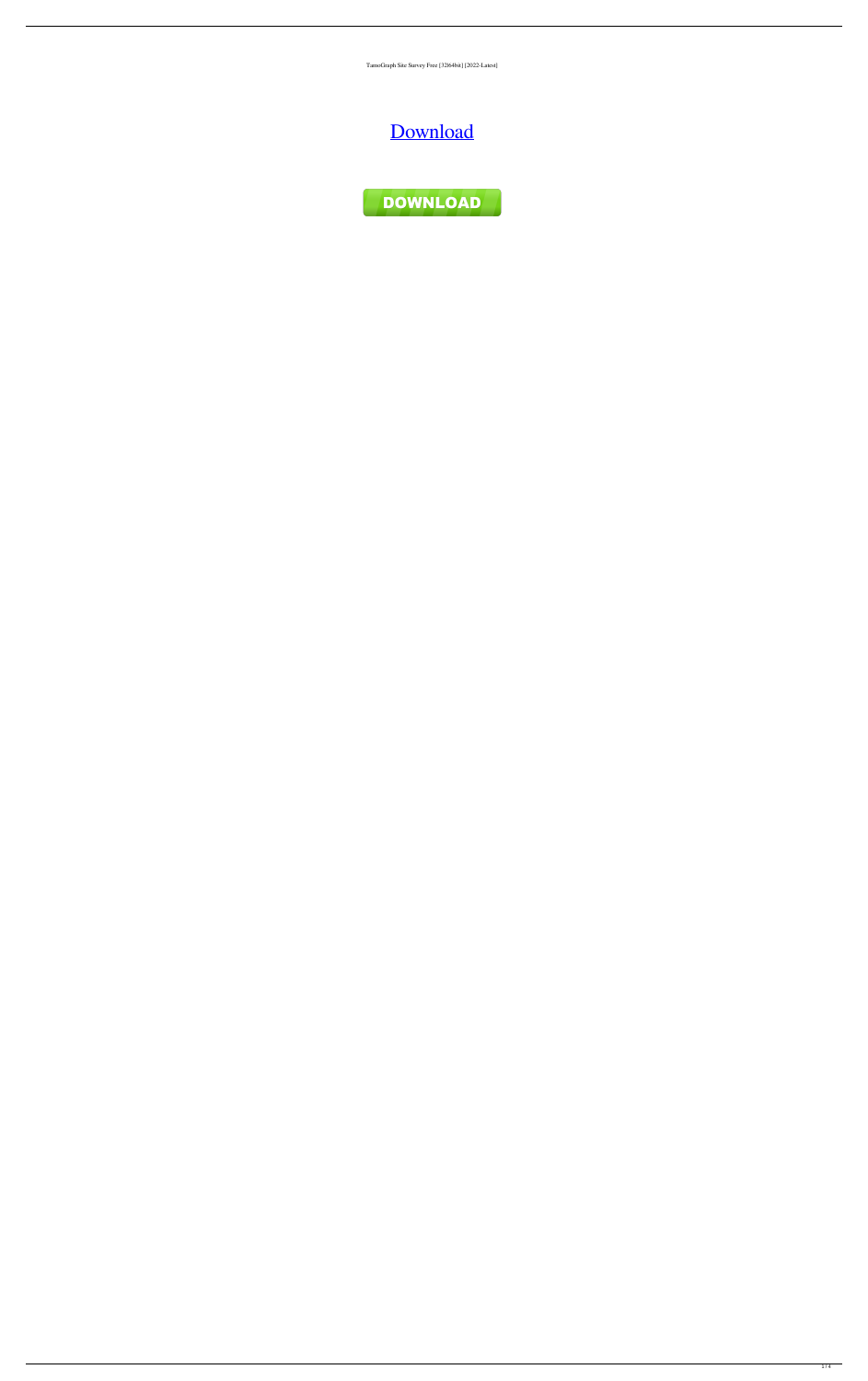# **TamoGraph Site Survey Crack+ License Key Full PC/Windows [April-2022]**

TamoGraph Site Survey For Windows 10 Crack (TGS) is an 802.11n penetration testing and management tool to analyze the status of a 802.11 Wi-Fi network. TGS can be used to perform signal strength and signal-to-noise ratio s access points (APs), track changes, and get an accurate report for APs and channels. It is compatible with 802.11a, 802.11b, 802.11b, 802.11n and newer wireless devices. \* Wi-Fi interfaces: \* Local Area Network: \* Universa SD/MMC: \* PABX: \* USB: \* DVI: \* VGA: \* Cable: \* Bluetooth: \* USB dongle: \* COM port: \* Wireless LAN: \* Wireless adapter: \* CD/DVD-ROM: \* Web: \* PDO: \* Ethernet: \* Network port (NetBIOS): \* Network port (TCP/IP): \* Remote a (Internet): \* Serial port (RS-232): \* Serial port (RS-422): \* Serial port (RS-449): \* Serial port (RS-455): \* Ethernet port: \* FireWire port: \* Bluetooth port: \* USB port: \* KVM port: \* Serial port (RJ-45): \* Audio input: Speaker output: \* Microphone recording: \* Console port: \* ASCII: \* EBCDIC: \* UTF-8: \* Unicode: \* ASCII-UTF-8: \* EBCDIC-UTF-16: \* ASCII-UTF-16: \* EBCDIC-UTF-16: \* EBCDIC-UTF-16: \* ASCII-UTF-32: \* EBCDIC-UTF-32: \* UTF-16BE: UTF-32BE: \* UTF-32LE: \* FOMA-16: \* FOMA-32: \* FID: \* FAT12: \* FAT16: \*

## **TamoGraph Site Survey Crack Patch With Serial Key**

- Offers a complete set of functions to manage Cisco configurations. - An easy-to-use wizard interface. - Displays Cisco router and switch configurations in a tree-view. - Displays the interfaces and their properties in a parameters. - Update Cisco configuration automatically and efficiently. - Quick reload of new configurations. - Embedded HISTORY database allows users to quickly retrieve the previous configurations - Save and load configu be used from a Cisco command line. - Supports Cisco router and switch configuration protocol. - Fast updating of data. - Easy to understand and flexible presentation of data. - Ability to compare and merge multiple configu columns and layouts. - Allows the creation of templates that can be used again for new configurations. - Provides several ways of accessing and viewing the tree-view. - Shows the interface name, the command used to retriev archive or template. - Browse the tree-view by pressing the Up/Down arrows or the Page Up/Page Down keys. - Shows the interface name, the command used to retrieve the configuration and the configuration type: shell, archiv name. - Allows the retrieval of a configuration by its name or by its unique identifier. - Supports multiple layouts and the size of the interface. - Supports the use of tabs. - Allows the tree-view to be collapsed to disp expanded to display all the interface and its properties. - Allows the keyboard to search the tree-view. - Allows a shell to be launched. - Stores the configurations in the database. - Supports the Cisco router configurati - Resize columns. - Allows configuration parameters to be printed on the screen. - Allows administrators to store configuration parameters in the database. - Allows the configuration to be updated from the database. - Prov creation of templates with the same identifier used for each configuration. - Allows the user to enter values for the configuration parameters that can be used for the next configurations. - Allows the configuration parame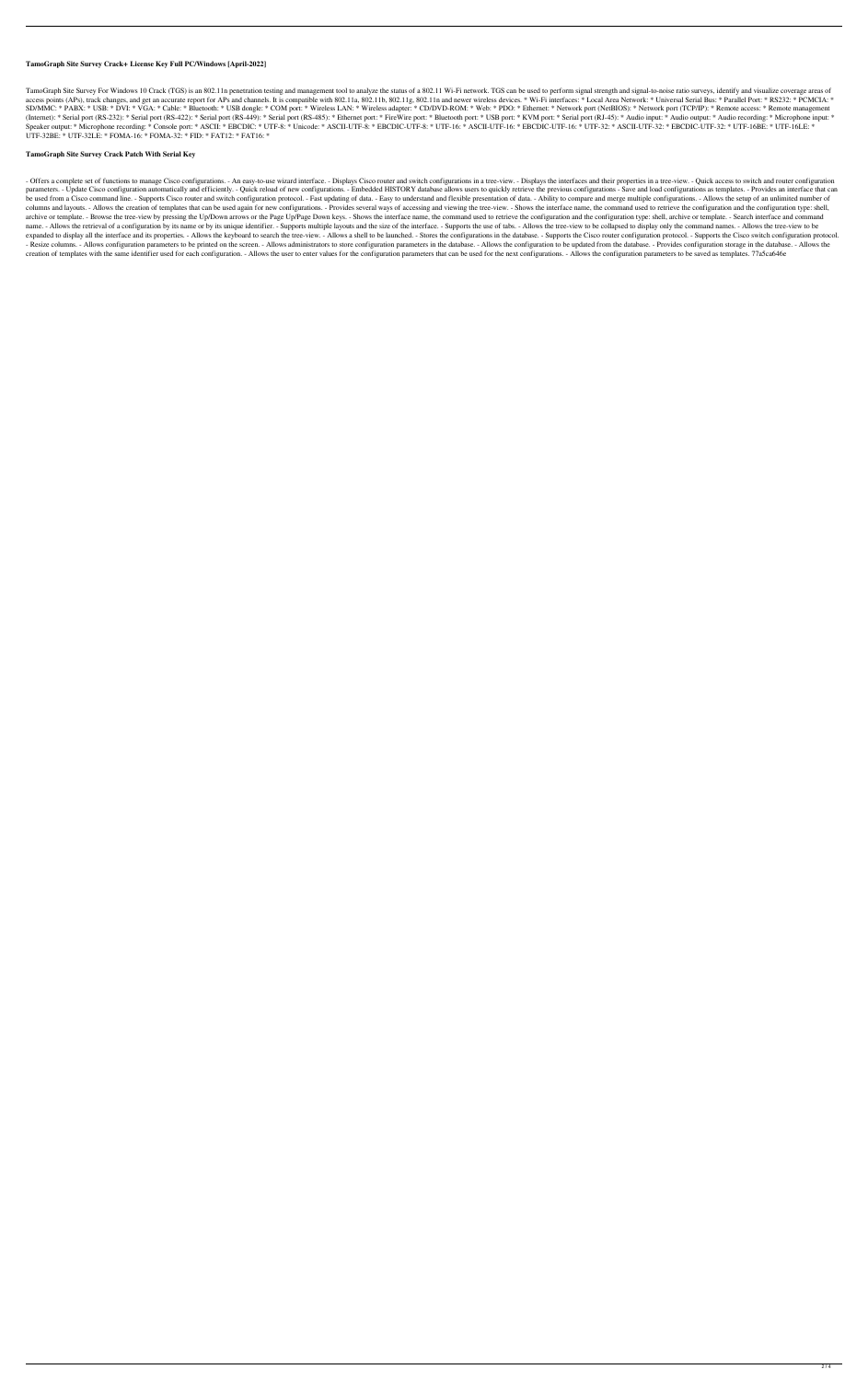## **TamoGraph Site Survey License Code & Keygen Download For PC**

Tamgraph Site Survey is a Wi-Fi signal analyzer and internet speed test application. Using its innovative feature of scanning indoor buildings, it can identify the areas with low or strong Wi-Fi signal. As it provides deta for the building. In addition to this, it also lets you verify your internet speed and know the speed of your Wi-Fi connection. Main Features: Scan indoor building for identifying areas with low or strong Wi-Fi signal Dete Calibrate your device's signal strength with the surrounding AP Allows you to create a plan for your Wi-Fi connectivity Get detailed analysis results, including: - Rssi level (dBm) - Channel bandwidth (MHz) - Channel Cente areas - Associated AP - Number of APs - Round-Trip Time - Assisted Probe - Round-Trip Time (ms) - Estimated Latency - Adjusted Latency - Packet Loss - Packet Loss (Percentage) - Packet Ctr - TCP Upstream Rate (Kbps) - TCP Time (ms) - TCP Offered Rate (Kbps) - TCP Average Latency (ms) - TCP Ctr - TCP Ctr (percentage) - TCP Average Latency (ms) - TCP Nr. of Packets Lost - TCP Nagle's Algorithm - TCP ACK (s)/NACK (s) - Packet Rcv Bytes - Packe Bytes / Packet Loss (Percentage) - Packet Rcv Bytes / Packet Loss (Percentage) - Packet Rcv Bytes / Packet Loss (Percentage) - Packet Rcv Packet Rcv Packet Loss - Packet Rcv Packets / Packet Rcv Packets / Packet Loss (Perc (Percentage) - Packet Rcv Packets / Packet Loss (Percentage) - Packet Rcv Packets / Packet Loss (Percentage) - Packet Rcv Packets / Pack

## **What's New In?**

TamoGraph Site Survey is a great tool for analyzing and optimizing the signal quality of 802.11 Wi-Fi networks. Simply select the type of building you are working in, such as indoor or outdoor, with high, low or medium att passive one, specify the measurement unit you want to use, such as dBm, m or mW. This is the place to put the map of the building you are working in, if you want to make sure it is as accurate and updated as possible. Next passive surveys (signal level, AP coverage areas, signal-to-noise ratios, number of APs, channel bandwidth) or active ones (actual PHY rate, TCP upstream or downstream rates, round-trip time or associated AP). TamoGraph Si wireless network, so you don't have to waste time and effort trying to measure the signal yourself. Simply select the areas with the lowest or highest signal quality and it will then generate a report that will help you im TamoGraph Site Survey will help you monitor your home Wi-Fi network and provide a reliable solution for all those looking to analyze and optimize the signal quality. Features: - Configure connection details to your wireles Analyze your home Wi-Fi network - Save reports in PDF and Excel format - Optimize Wi-Fi connectivity - Manage your home Wi-Fi network - Monitors and stores Wi-Fi settings TamoGraph Site Survey is a great tool for analyzing Fi networks. Simply select the type of building you are working in, such as indoor or outdoor, with high, low or medium attenuation. You can then start an active survey and/or passive one, specify the measurement unit you put the map of the building you are working in, if you want to make sure it is as accurate and updated as possible. Next, choose the visualization type you prefer, be it for passive surveys (signal level, AP coverage areas active ones (actual PHY rate, TCP upstream or downstream rates, round-trip time or associated AP). TamoGraph Site Survey has a tool to help you optimize your wireless network, so you don't have to waste time and effort try areas with the lowest or highest signal quality and it will then generate a report that will help you improve the overall performance of your Wi-Fi network.